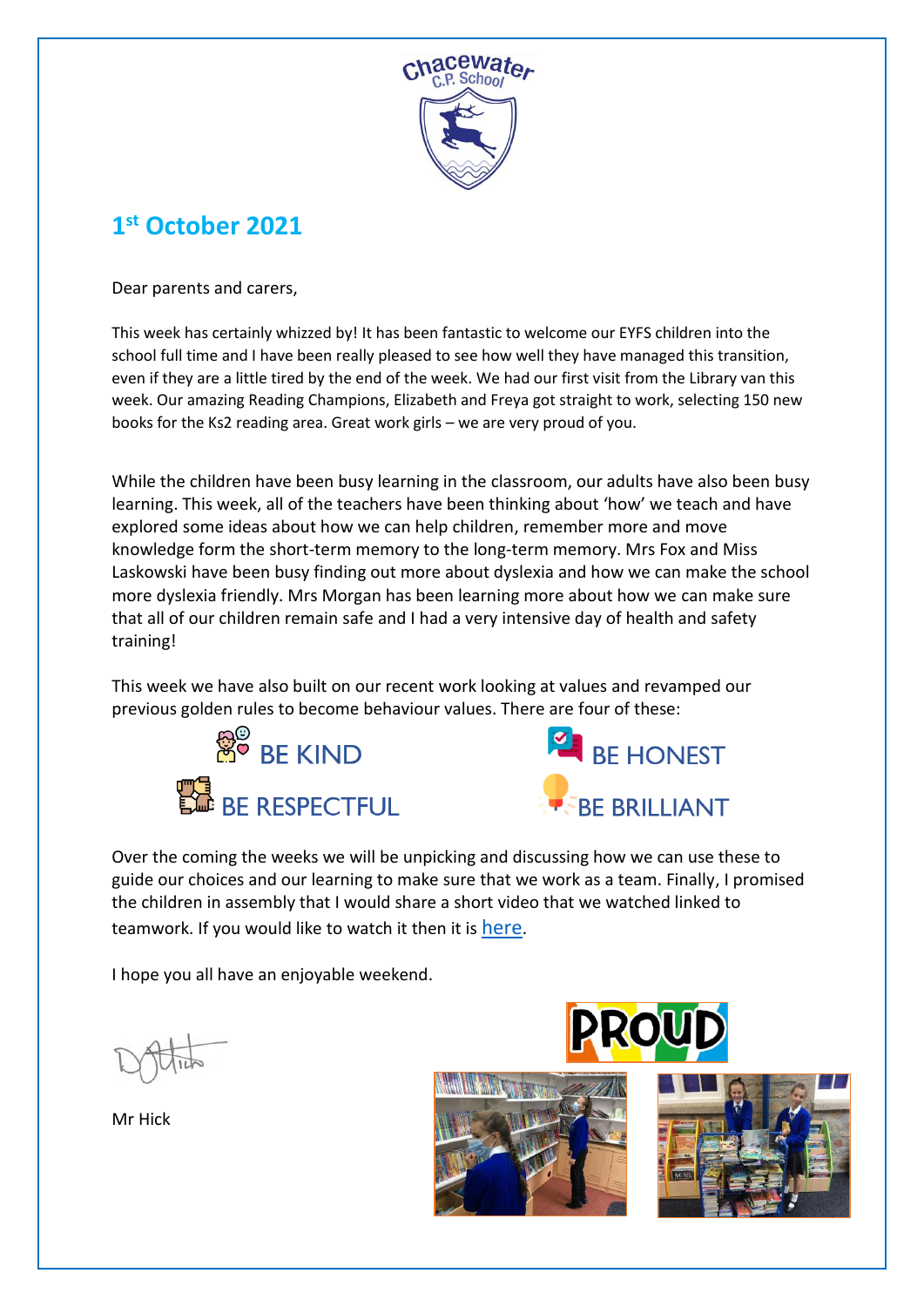#### Parental/Carer Consultations

These will take place during the week beginning 18th October. These are a very important opportunity to catch up with your child's teacher to celebrate their successes, discuss things that they might be finding a little



trickier and find ways in which you can best help and support. We will offer the opportunity for face to face meetings (masks will need to be worn) in the hall or a telephone appointment. **You will be able to book for these through eschool which will go live on Monday at 3pm.**

#### Community Garden Opening

The official opening of the Community Garden and car park will take place this Sunday, 3rd October, at 2pm. The garden will be opened by The Hon. Evelyn and Mrs Boscawen. There will be refreshments and if you are able to support this I am sure it would be welcome.

#### Attendance

Good and punctual attendance at school is key to doing well at school. Children's life chances are greatly improved, if they have a good education both socially and emotionally. We regularly track attendance and work closely with the Education Welfare Officer to act where necessary.

| Attendance | Days lost learning over 1 year | Lost learning<br>over 1 year   | Lost learning<br>over 5 years       |
|------------|--------------------------------|--------------------------------|-------------------------------------|
| 95%        |                                | 9% days<br>47% hours           | 9% weeks<br>2371/2 hours            |
| 90%        |                                | 19 days<br>95 hours            | 19 weeks<br>475 hours               |
| 85%        | ***********<br>**********      | 281% days<br><b>142% hours</b> | 28% weeks<br>712 <sup>1</sup> hours |

#### Emails

Our class emails are a great way to communicate with the class teacher for brief updates or queries. Please be aware that class teachers will **not be looking or responding to** any of these emails outside of 8am and 5pm Monday to Friday. If you do have more of a major concern then it will always be better to make an appointment to speak to the class teacher.

#### Coats

As we have unfortunately seen, the weather has definitely got colder and wetter! However, we will still look to get outside when we can, therefore please make sure that your child/children come to school with a coat.

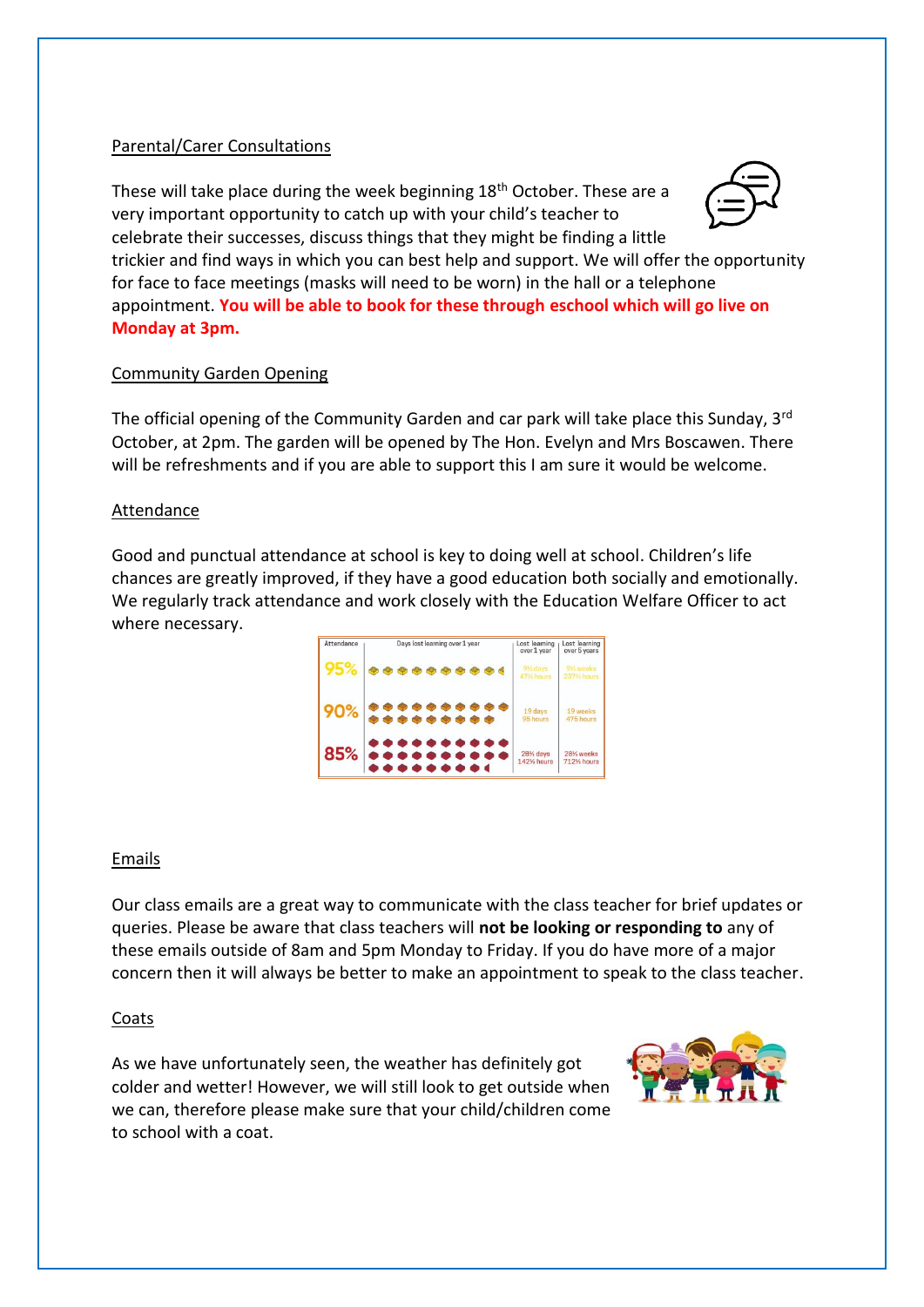#### Pupil Premium

**Pupil Premium funding is additional funding which the school receives for each eligible pupil and allows us best support the children both academically and across the wider school curriculum e.g. trips and residentials.**

Your child may be eligible for free school meals and pupil premium funding if you are in receipt of one or more of these benefits:

- Universal Credit (provided you have an annual net earned income of no more than £7,400, as assessed by earnings from up to three of your most recent assessment periods).
- Income Support (IS)
- Job Seekers' Allowance (Income-Based) and equal based Job Seekers Allowance
- Income Related Employment and Support Allowance (ESA-IR) and equal based Employment and Support Allowance
- Child Tax Credit (CTC) with an annual income of less than £16,190
- Working Tax Credit run-on paid for 4 weeks after you stop qualifying for Working Tax Credit
- Guarantee Element of Pension Credit (GPC)
- Immigration and Asylum Act 1999 (IAA) Supports

It easy to apply online by clicking **[here](https://www.cornwall.gov.uk/schools-and-education/schools-and-colleges/school-meals/apply-for-free-school-meals-and-pupil-premium/)** or speak to the office and we can provide a paper form.

Please note that **all** reception and key stage 1 children are entitled to a free school meal **but** the school will not receive any additional funding if an application is not made.

#### We need you!

Are you paramedic, doctor or similar? As part of their learning about the circulatory system the Mighty Oaks and Mrs James are looking for someone that would be able to come into school to deliver some simple first aid training to our amazing Year 6s.

We are also on the look out for anyone who might be able to help (for free!) with photography or design. We will be updating our website and logo but need some good quality images for this. My photography skills are lacking!

If you think you might be in a position to help with anything then please do get in touch with us.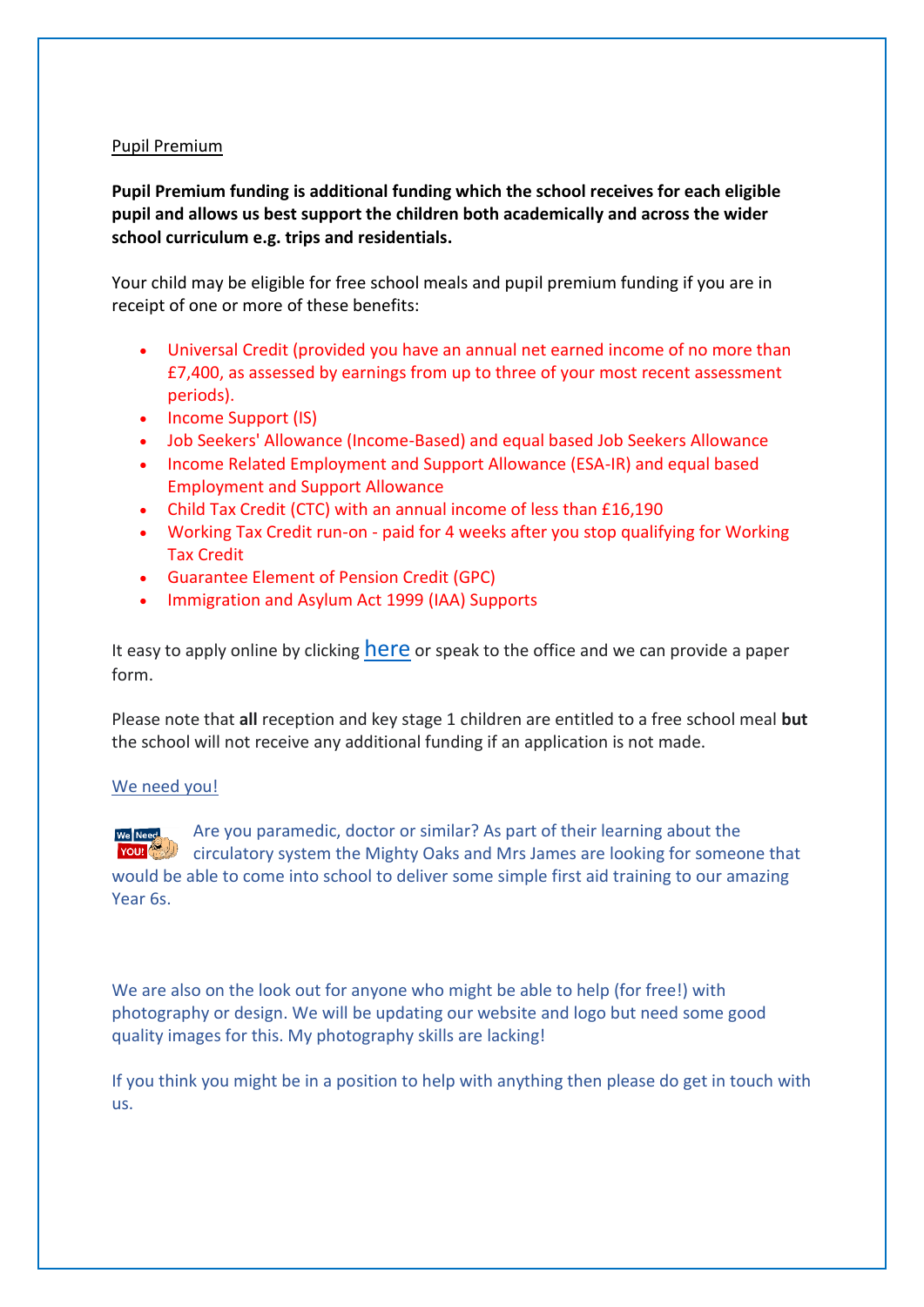## **Dates For Your Diary**

| 18.10.21                 | Parent/carer consultation meetings this week. Bookings<br>will be live from Monday 4 <sup>th</sup> October. |
|--------------------------|-------------------------------------------------------------------------------------------------------------|
| 21.10.21                 | Harvest $-$ we will be asking for charitable donations for<br>Truro Foodbank.                               |
| $25.10.21 -$<br>29.10.21 | <b>HALF TERM</b>                                                                                            |
| 1.11.21                  | First day back after half term                                                                              |
| 13.12.21                 | Christmas Week (reception and KS1 nativities and key stage<br>2 carol concerts)                             |
| 17.12.21                 | Last day of Autumn Term                                                                                     |
| 4.1.22                   | First day of Spring term                                                                                    |



# **GOLDEN AWARD WINNERS**

| <b>ACORNS</b>     |                  |
|-------------------|------------------|
| <b>SEEDLINGS</b>  | Theo & Ethan     |
| <b>BUDS</b>       | Nell & Iyla      |
| <b>YOUNG OAKS</b> | Bailey & Freddie |
| <b>BUR OAKS</b>   | Tate & Marlowe   |
| <b>RED OAKS</b>   | Isla L & Louis   |
| MIGHTY OAKS       | Libby & Kian     |